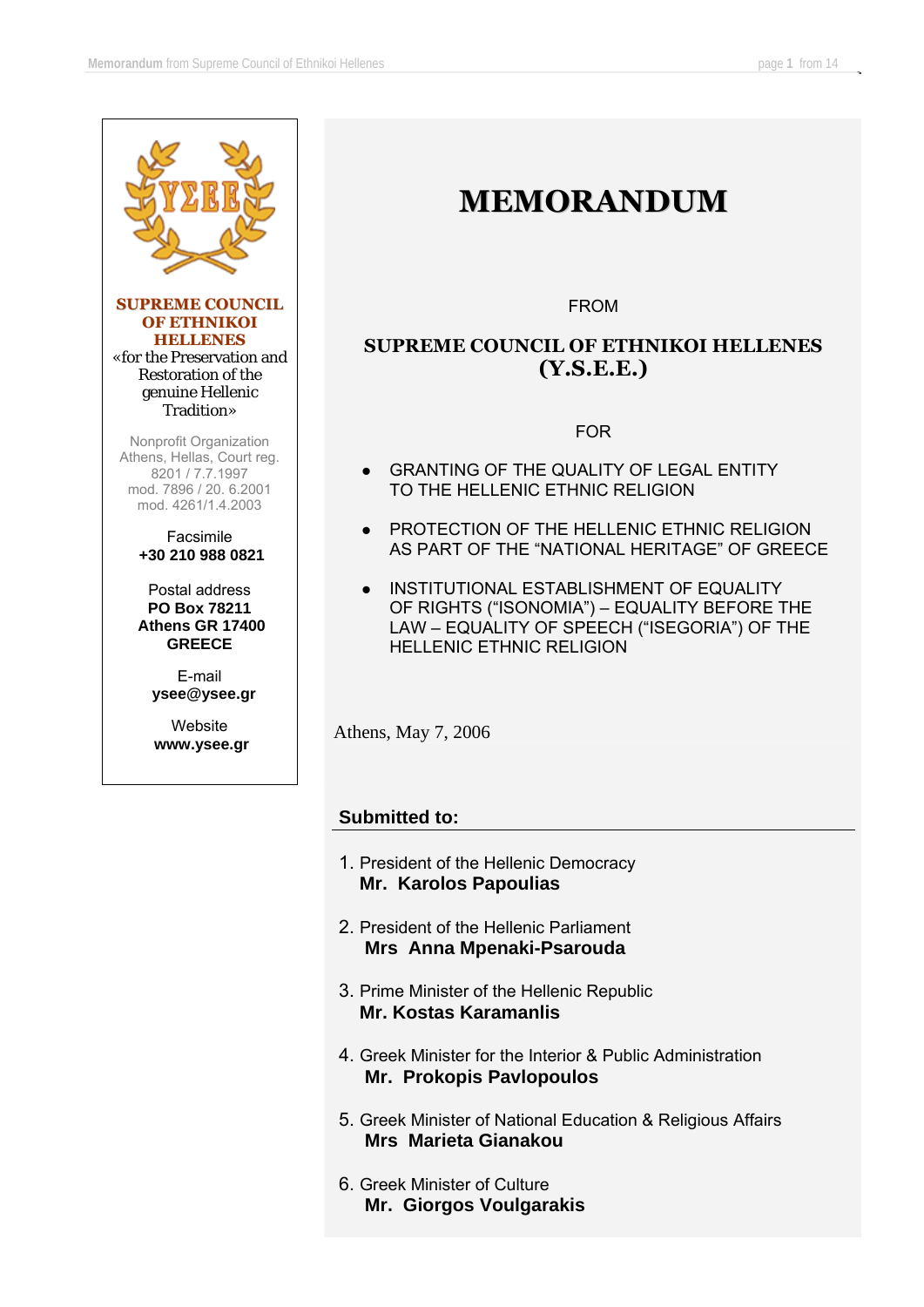### **Carbon Copy:**

- 1. **Secretary to the Committee on Economic, Social and Cultural Rights** Office of the United Nations High Commissioner for Human Rights Office 1-025, Palais Wilson, Palais des Nations 8-14 Avenue de la Paix 1211 Geneva 10, Switzerland
- 2. **UNESCO** General Director Mr **Koichiro Matsuura**  7, place de Fontenoy, 75352 Paris 07 SP, B.P. 3.07 Paris, France
- 3. **The President of the European Parliament**, Mr. **Josep Borrell Fontelles**  rue Wiertz, B-1047 Brussels, Belgium
- 4. **The European Commission against Racism and Intolerance** Εuropean Council, F-67075 Strasbourg CEDEX, France
- 5. Political Party «**Nea Demokratia**» 8 Stisichorou, Athens GR 10674
- 6. Political Party «**PA.SO.K**» 50 Harilaou Trikoupi, Athens GR 10680
- 7. Political Party «**K.K.E. Communist Party of Greece**» 145 Irakleiou ave., N. Ionia GR 14231
- 8. Political Party «**SYNASPISMOS**» 1 Eleftherias Square, Athens GR 10553
- 9. **The Greek Ombudsman** 5 Hatziyianni Mexi, Athens GR 11528
- 10. **The European Ombudsman**, 1 Avenue du Président Robert Schuman, B.P. 403, FR-67001 Strasbourg Cedex, France
- 11. **Hellenic League for Human Rights** 6 Kriezotou, Athens GR 10671
- 12. **Greek Helsinki Monitor & Minority Rights Group**  PO Box. 60820, Glyka Nera GR 15304
- 13. **World Congress of Ethnic Religions** W.C.E.R., Vivulskio 27-4, LT-2009 Vilnius, Lithuania
- 14. International Centre for Cultural Studies **World Council of Elders of the Ancient Traditions**, 3607, Haystack Lane, Bensalem, PA 19020
- 15. **Human Rights Watch**, Rue Van Campenhout 15, 1000 Brussels, Belgium
- 16. **Federation Internationale des Droits de l'Homme** (F.I.D.H.) 17, passage de la main d'or, 75011 Paris, France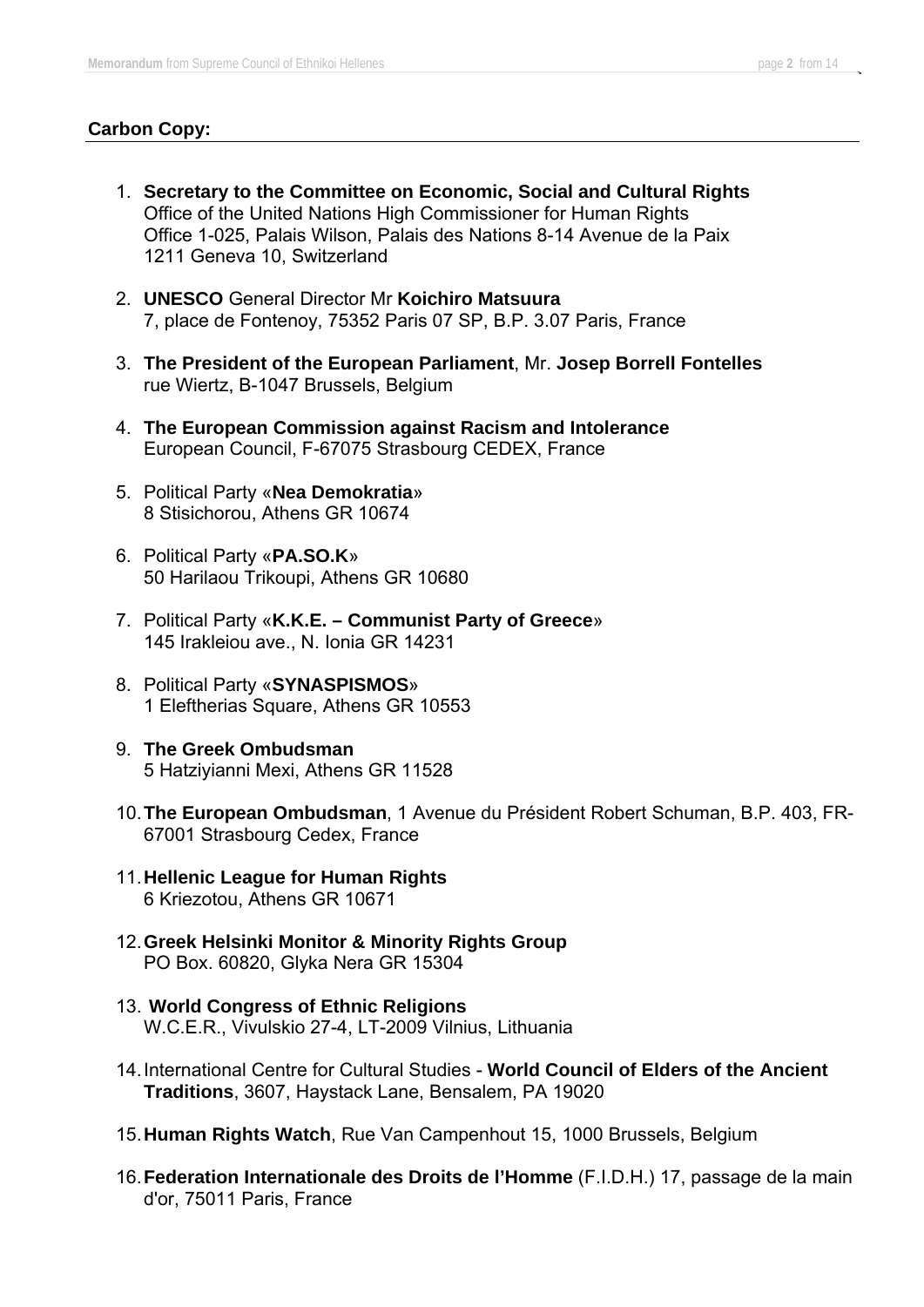### **MEMORANDUM**

#### **FORMAL NOTIFICATION**

The purpose of the present document is to **formally notify** the supreme leader of the Hellenic Republic, the competent authorities of the State, as well as other agencies and institutions concerned (International Organisations, Hellenic Political Parties, Non Governmental Organisations etc.) of the widely known existence of **numerous** Greek citizens who live according to and practice the **Ethnic** (that is pre-Christian) Hellenic "customs and beliefs".

The **Supreme Council of Ethnikoi Hellenes** acts as **a main, yet not exclusive**, board of representation of the above-mentioned Greek citizens. The fact that the board in question is not exclusive is stressed out because the organic – multiform character of our pre-Christian form of worship is **contrary to any form of uniqueness or exclusiveness** as regards to the handling of its issues. Moreover, it is necessary to point out that all further references to the "HELLENIC ETHNIC RELIGION" in the present document are not binding for the total of the abovementioned Greek citizens, but only for those who:

1. define themselves as **"Hellenes Ethnikoi"**, and

### 2. **voluntarily accept** and **recognise the abovementioned organisation as their representative to the State.**

The term "Hellenic Ethnic Religion" has prevailed and been chosen in order to **define** the beliefs of this community of Greek citizens. Other terms, such as *"Dodekatheism"* (which has never been used by the Hellenes during the ancient and pre-Christian periods) or *"Ancient Greek Religion"* (which may mislead and refer to a *"dead"* religion) do not represent the present organisation, yet, the purpose of this choice is not to provoke any antagonism as regards to the abovementioned conditions or towards other groups of Greek citizens who may chose or use them in order to **self-define** their own religious movements.

We followers of the Hellenic Ethnic Religion define it as follows: it is the total of the beliefs of the Ethnikoi (non Christian) Hellenes of the past, the present and the future regarding the World, the Gods, the nature in its material expressions, the animals and the human beings. The Hellenic Ethnic Religion has not been founded by one or more people, by "prophets" or "god-men", it constitutes a spiritual development with neither a beginning nor an end, along with the biological, social, political and cultural entity of the so called Hellenic Ethnos.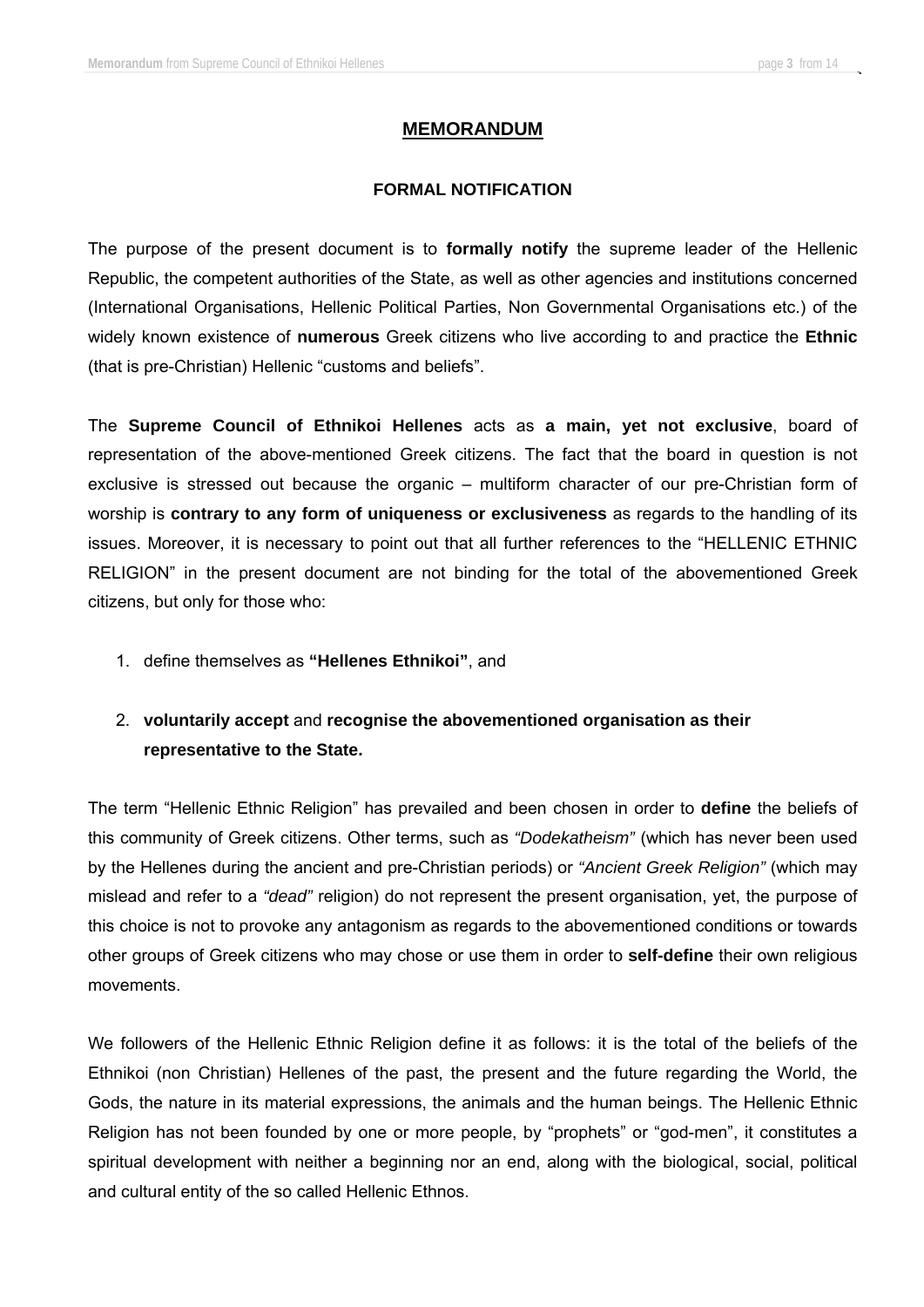The Hellenic Ethnic Religion is based on the Truth of the World and accepts reality as it is, not as it is presented by human insecurity. It recognises Justice and Harmony as the main laws of the Universe and does not attribute human or animal affects to the sphere of Gods. It does not discuss ethics, nor does it judge presumed sinners or terrify insecure human beings. It teaches the supreme wisdom of accepting reality, participating in it and honouring those things, of which it comprises (that is natural laws and Gods).

The Hellenic Ethnic Religion has mainly a collective dimension and a beneficial – moulding influence on the community. Its priests constitute the (elected) representative of the community before the Gods. Its main objective is not to discuss God or the word of God, but to act, to follow a repeated ritual, which keeps solid the invisible chain of the life of genders, the chain that links the past to the future, the ancestors to their descendants.

The act of worship of the Hellenic Ethnic Religion is not carried out inside "chapels". Its centre of worship always remains the Altar (outdoors or inside buildings called Temples, which are not related to the meaning given to the congregation places of other religions).

The Hellenic Ethnic Religion is:

- **•** Indigenous
- **•** Natural
- **•** Age-long
- **•** Organic
- **•** Multiform
- **•** Polytheistic
- **•** Recognised by history and society
- **•** Living
- z **Ethnic**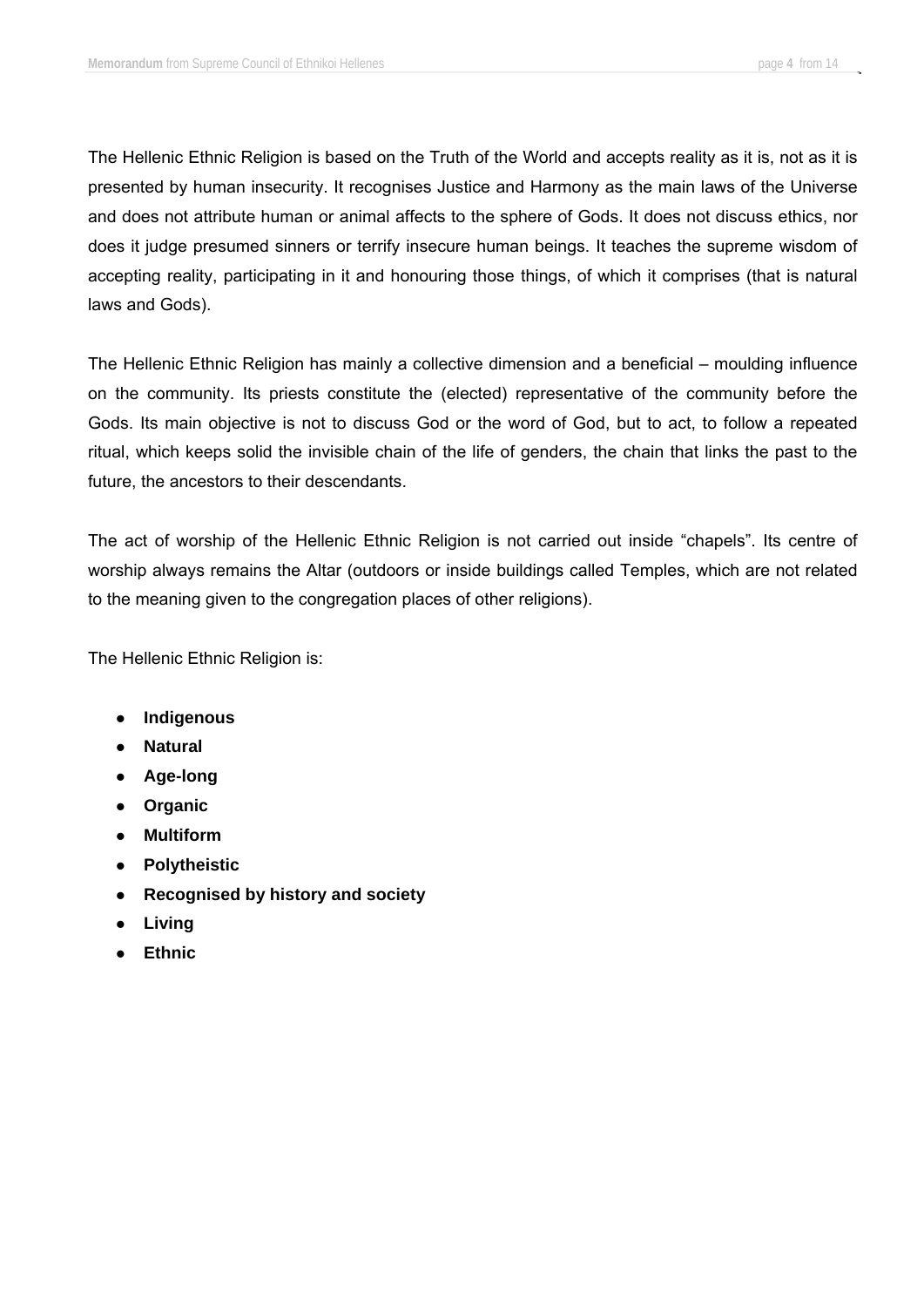#### **JUSTIFICATIVE REPORT**

Being a natural, organic – multiform, polytheist, historically and socially recognised and living, as well as indigenous, age-long and ethnic, the Hellenic Ethnic Religion is **automatically legitimate**, as long as Greek citizens declare that they share its cosmo-perception and carry out certain rituals in the honour of its Gods.

Given the fact that the above activity is not against "*the public security, order, health and moral or the fundamental rights and liberties of the others*" (article 18, par. 3, law 2462/1997), the right to adopt the Hellenic Ethnic religious beliefs and the liberty to express them, individually or "*in groups, through worship, rituals, practice and teaching*" (article 18, par. 1 combined with art. 21), as well as to diffuse the Hellenic Ethnic religious beliefs (article 19) **has already been fully covered** by the Greek Legislator, after the ratification, on 21/2/1997, via law 2462/1997, of the "International Treaty for individual and political rights etc.", which constitutes **super-legislative** law, as it is explicitly recognised by the article 28, par. 1 of the Hellenic Constitution (from the moment of their ratification by law and implementation according to their specific conditions, International Law regulations and International Conventions constitute an inextricable part of the Hellenic Law and dominate all other contrary legal provisions").

It is clear that the abovementioned law 2462/1997, as it is stipulated by the Hellenic Constitution (art. 28, par. 1), annuls and renders ineffective **all the contrary** fossil-laws, originating from politically unstable periods (August  $4<sup>th</sup>$  dictatorship and German occupation), which were applied so far.

From the above, it is also made clear that, on behalf of the State, there is no other obligation to "recognise" or define the right to a certain belief and the free worship of the believers of the Hellenic Ethnic Religion **as an individual right.** Nevertheless, they face certain difficulties as regards to exercising secondary religious **individual rights**, especially when these rights are directly or indirectly linked to the, **so far non existent**, **social right** of the Hellenic Ethnic Religion, that is the right which concerns a religion as an **abstract** and **collective** entity (the right to exist as a legal personality within the legal framework of the State, the right to have its Civil Code recognized, the right to be equal among the other Religions and to be honoured as such). So far, **no procedure has been established** by the Greek State, so as to "recognise Religions", and therefore most religions are **nonexistent** and **insubstantial**, with the exception of three, those considered "Byzantine" (Greek Orthodox, Judaism and Islam), which obtained the abovementioned **social right** as a **privilege** via **special legislations**.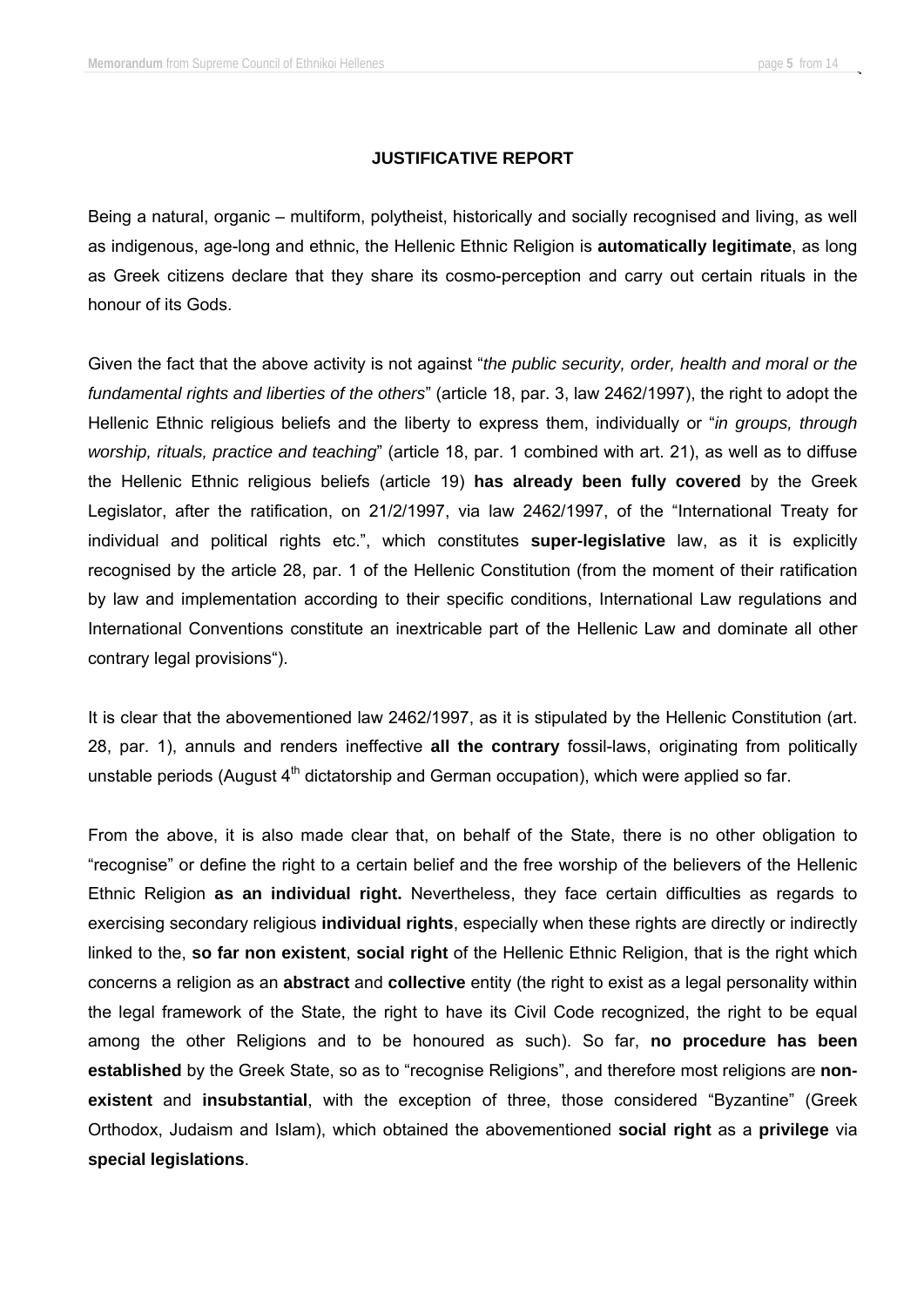It is self-evident that the Hellenic Ethnic Religion, being **indigenous**, **age-long**, **historically and socially recognised** and, mainly, **ethnic**, cannot resort to an **indirect**, **mock** pseudo*-"recognition"* granted to any other "**new** religious movement" as *"acceptable"*, and to the acquisition of a supposed *"chapel"*, which does not have any significance to its own form of worship. Therefore, the Hellenic Ethnic Religion asks for the acquisition of a **legal entity, as necessary part of its social right**.

The Hellenic Ethnic Religion entitled to its **self-definition**, due to its **age-long course in history** and its **own modern character**, as it has been formed through the extended creative work of its modern representatives (Supreme Council of Ethnikoi Hellenes, annexes and other fellow groups),as well through its acceptance - recognition – assistance by the representatives of **kindred polytheistic Ethnic Religions** of this planet (World Congress of Ethnic Religions και World Council of Elders of the Ancient Traditions), and defining as its **primary** and **actual** problems on the **social right** level:

- **1.** the fact that the State has so far omitted in its legislation **the granting of legal personality to religious communities**, apart from the abovementioned three Religions, which constitute Public Law Legal Entities, and
- **2.** the blatant **lack of equality of rights** *("isonomia")***, of equality before the law as well as of equality of speech** *("isegoria")* among the various Religions existing in the Greek country, due to the abovementioned omission and the massive State and financial support and institutional promotion of the *"prevalent"* Religion

addresses the Greek State via the present Memorandum and **requests**:

- **1.** the GRANTING OF THE QUALITY OF LEGAL ENTITY TO THE HELLENIC ETHNIC RELIGION
- **2.** the PROTECTION OF THE HELLENIC ETHNIC RELIGION AS PART OF THE "NATIONAL HERITAGE" OF GREECE
- **3.** the INSTITUTIONAL ESTABLISHMENT OF EQUALITY OF RIGHTS ("ISONOMIA") EQUALITY BEFORE THE LAW – EQUALITY OF SPEECH ("ISEGORIA") OF THE HELLENIC ETHNIC RELIGION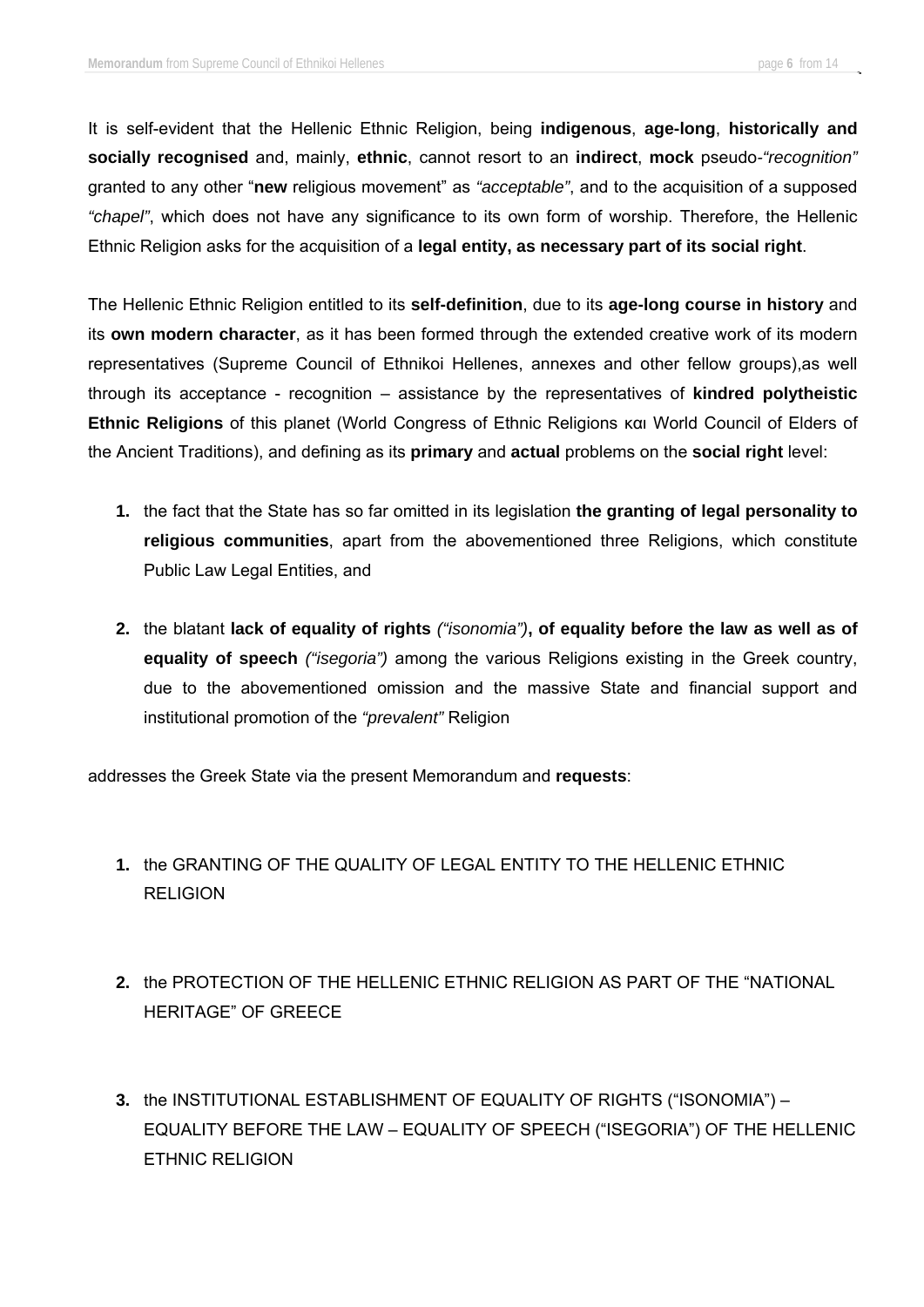### **1 REQUEST TO GRANT THE QUALITY OF LEGAL ENTITY TO THE HELLENIC ETHNIC RELIGION**

### **1a: INSTITUTIONALISATION OF "RELIGIOUS LEGAL PERSON"**

First of all, we fully agree with and request the **revision and effectuation** of the articles 1 - 7, 9 - 25 and 18 - 20 suggested by the "*Hellenic Union for Human and Political Rights*" (December 2005) in the relative law proposal addressed to the Chairman of the Hellenic Parliament and entitled "*Regulation of the relations between the State and the Church, Religious Unions and the establishment of religious freedom*", concerning the organisation and operation of "*all self-contained religious communities*".

However, as our need to obtain a legal entity cannot be dependent and influenced by the obvious unwillingness of the Greek State to separate State from Church and turn the Greek Orthodox Church and the other religious Public Law Legal Entities into Religious Unions (article 4),

### **we therefore request**

the **immediate partial** effectuation (articles 1 - 3 and 5 - 6) of the suggestions submitted by the abovementioned Non-governmental Organisation.

The Greek State should immediately establish **by law** the private law - **"religious legal person"** (*"Religious Union"*), as the *"unique organisation of collective religious activity, with the freedom of its members to define and solve their organisation issues at will*" (annotation on the abovementioned article 2). The acquisition of a legal entity by the Hellenic Ethnic Religion **can be done only via the "Religious Unions" institutional framework in question**, which does not offend its dignity, modify its nature and character or alter its profile within the society (either by being presented, as is the case currently, as a random non-profit legal person -in the best of cases as a Civil Society, or in the worst of cases as an easily conquerable Cultural Association- or as in the case of the Greek Orthodox Church and the other 2 Public Law legal entities, as religious patterns tangled with the State).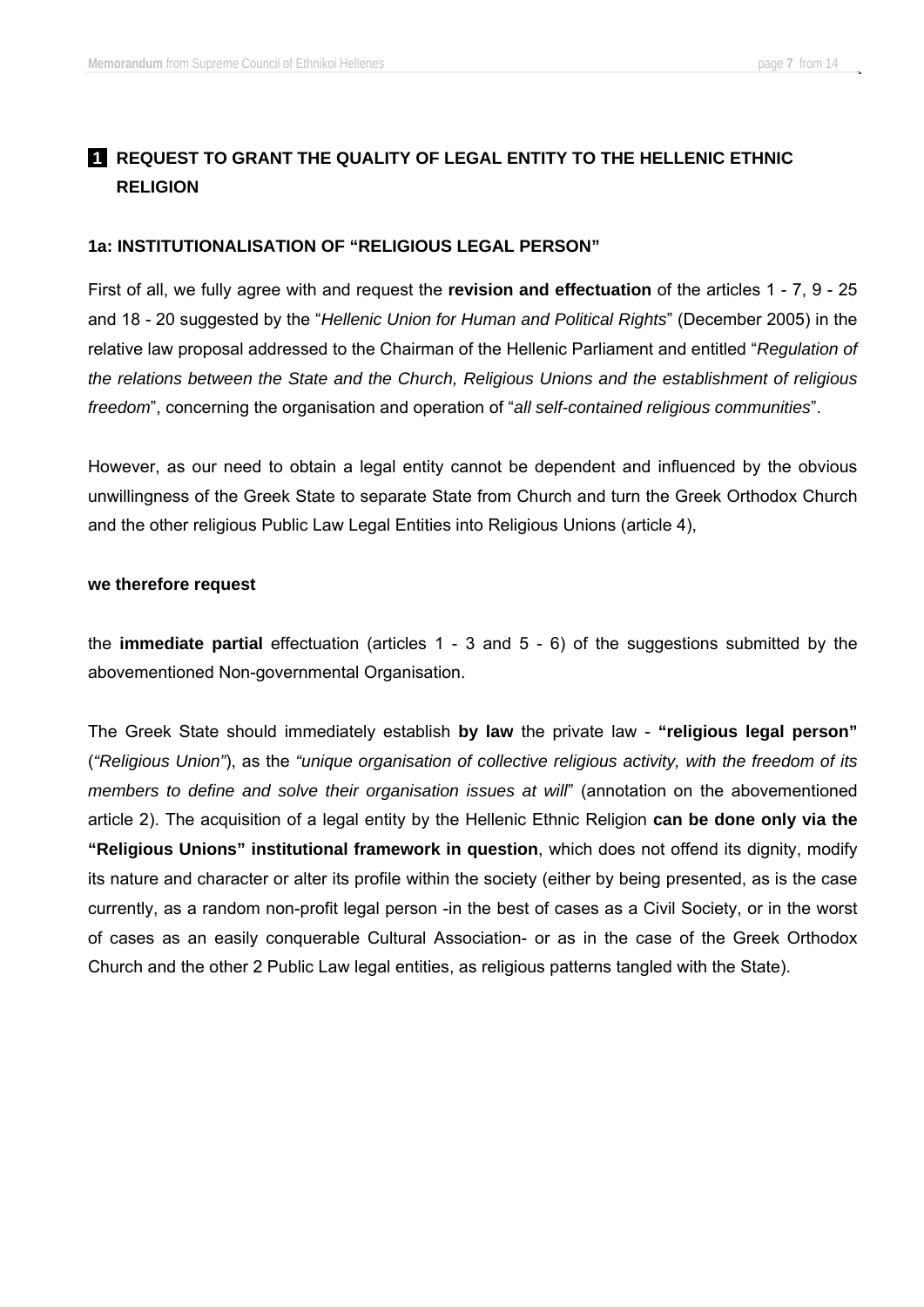# **1b. ENUMERATION OF ALL THE RELIGIONS EXERCISED IN GREECE IN THE ARTICLE 3 OF THE GREEK CONSTITUTION**

**All** religions exercised in the Greek country should be enumerated in the article 3 of the **new** Hellenic Constitution, to be ratified by the following Assembly of the Hellenic Parliament, which happens to be revisory. The Hellenic Ethnic Religion **must be included** in this list, not necessarily representing our organisation, but referring to **the totality of our fellow citizens**, who follow the Ethnic (that is pre-Christian) Hellenic "*customs and beliefs*".

The fact that the Greek Constitution, although oriented towards European standards, insists in the present article on referring to a "*prevalent*" Religion (by using a vague and unclear notion), and contemns to enumerate the other Religions, to which the former is supposed to be compared and thus recognised and defined as such, is inconceivable. The applied Constitution of a theocratic State, as that of Iran, has at least the courage to include among the *"recognized religious minorities"* of the country (which are furthermore free to "*function according to their own Rule in matters of personal affairs and religious education*") the Persian **Ethnic** Religion that is Zoroastrianism.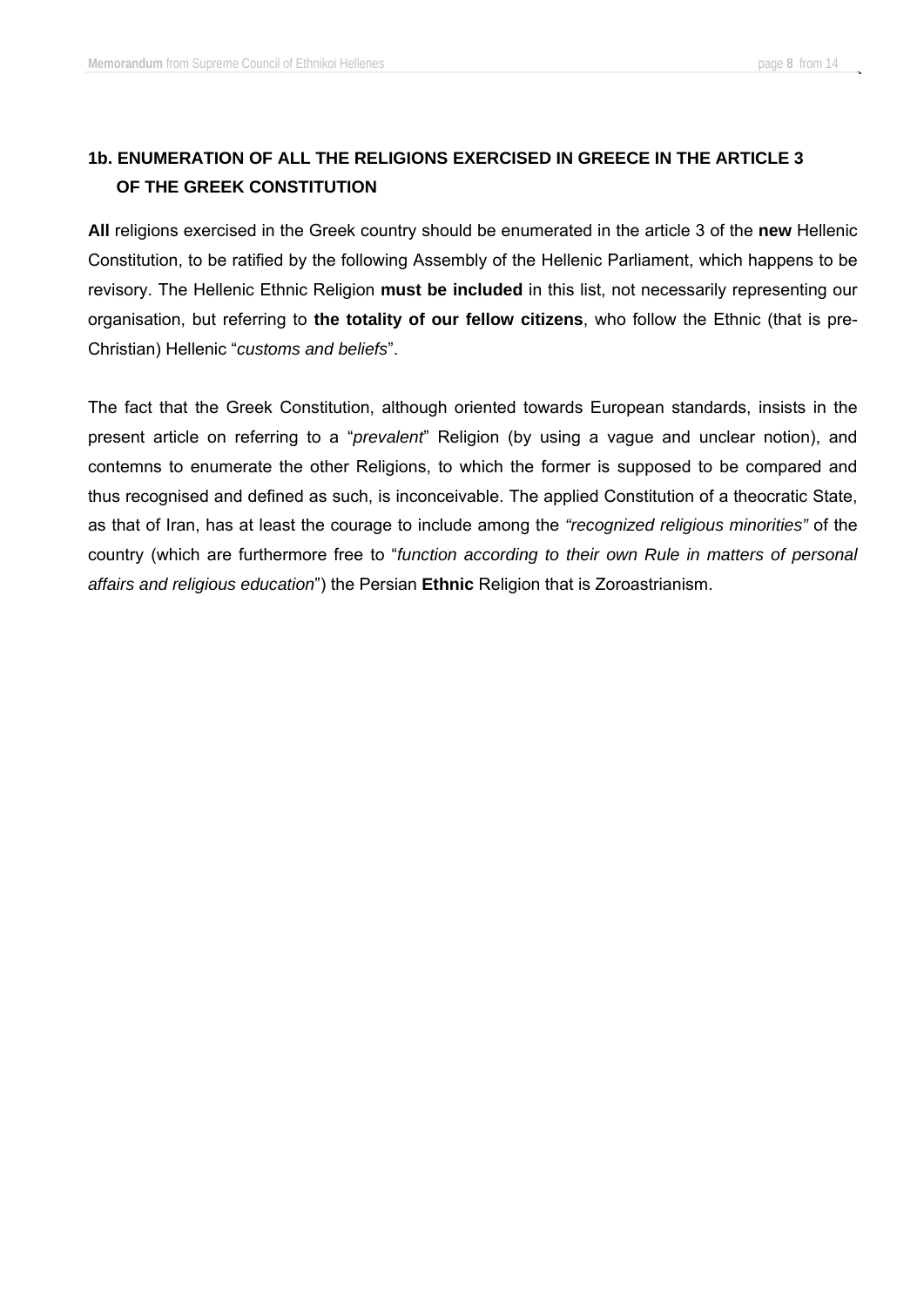# **2 REQUEST TO HAVE THE HELLENIC ETHNIC RELIGION PROTECTED AS A PART OF THE GREEK "NATIONAL HERITAGE"**

### **2a. RATIFICATION OF A BILL REGARDING "THE PROTECTION OF NATIONAL HERITAGE"**

Besides the abovementioned quality of Legal Entity, which should be granted **to all** Religions exercised in the Greek country, the State ought to grant to the Hellenic Ethnic Religion its **moral reinstatement** and **material support**, after centuries of pursuits, imputations, gross vituperations and physical assaults by prevalent non indigenous monotheistic doctrines, many of which unfortunately carry on until nowadays. Therefore, the State should ratify a law regarding "*The Protection of National Heritage*", which will ensure the **protection, maintenance and further propagation of our National heritage, both pre- and post-Christian**.

The Hellenic Ethnic Religion, being not just a historical, but a **living** expression of the pre-Christian part of our National heritage, will be recognised as such and be under the protection of the State, which will support its efforts for maintenance and further propagation, as it ought to do for a series of other customs, which mainly originate from that pre-Christian part of our National heritage (e.g. walking over fires, carnivals etc.).

As in paragraph 1b of the present ("ENUMERATION OF ALL THE RELIGIONS EXERCISED IN GREECE IN THE ARTICLE 3 OF THE GREEK CONSTITUTION"), in this case as well by using the term Hellenic Ethnic Religion we do not refer specifically to our organisation, but to **the totality of our fellow citizens**, who follow the **Ethnic** (that is pre-Christian) Hellenic "*customs and beliefs*".

# **2b. PERMANENT PERMISSION OF ACCESS TO ANCIENT GREEK ETHNIC SANCTUARIES FOR REASONS OF WORSHIP**

The abovementioned law regarding "*The Protection of National Heritage*" must also clearly recognise the **character of worship** of archaeological sites containing remnants of Ethnic Sanctuaries as well as the **accessibility** to those sites for **reasons of worship**, given the fact that, on one hand, the use of the term "archaeological" for a site does not annul its character of worship and, on the other hand, when it comes to indigenous Religions and Traditions, the right to access sites for worshipping purposes has long ago been internationally recognised by the *"United Nations Declaration regarding the Rights of Indigenous Populations"* (articles 12 and 13).

Until then, and **in order to save time and avoid aimless correspondence**, the Ministry in charge (in this case the Ministry of Culture) should ensure **permanently** our access to these sites for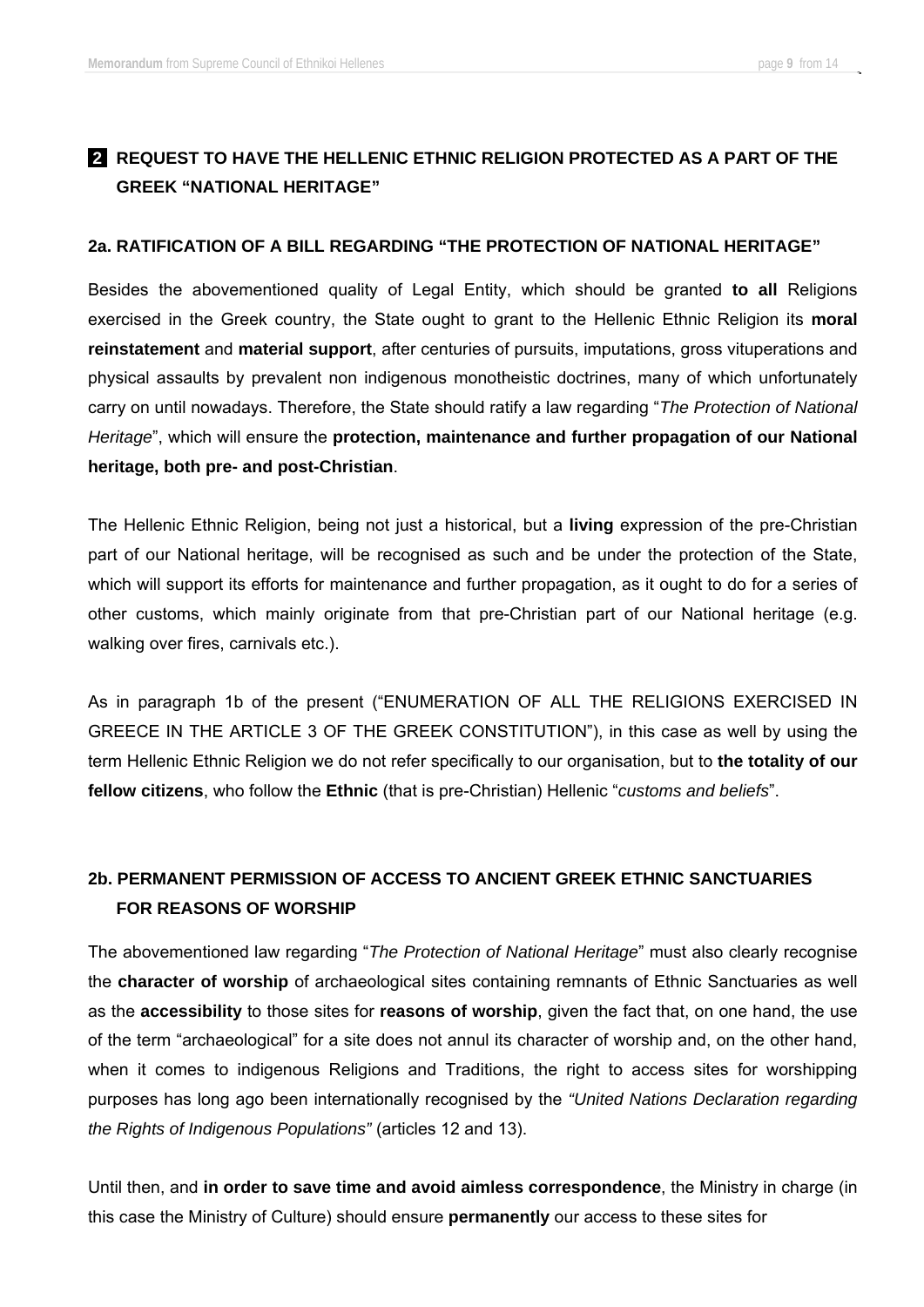worshipping purposes, an access, which in the recent past **has already been granted to us via requests and written permissions of the competent authorities**, and this fact honours the Greek State, which takes timid, but steady steps towards real religious tolerance. Of course, it is self-evident that during those occasions of worship, the access of the believers should be free and free of charge.

Furthermore, until the ratification of the law regarding "The Protection of National Heritage", and in order to carry out the greater part of our worship rituals, we request from the Ministry in charge (Ministry of Culture) for a **worship site** of ca 100 m2 to be accorded to us for a long-term period, within the area of the Athens archaeological site (for example on the hill of the Nymphs or the hill of the Muses) along with the **right** to **construct** a beauteous marble altar of the Hellenic Ethnic Religion. The site in question, as well as the altar will still constitute property of the State.

Finally, as far as the issue of property of those archaeological sites containing remnants of Ethnic sanctuaries is concerned, we explicitly declare that, on our behalf, **we recognise for reasons of national interest all the rights and jurisdictions, defined by law, of the Greek State** over them, since the very same jurisdiction, within the framework of a mutual bona fide, does not annul our own worship rights.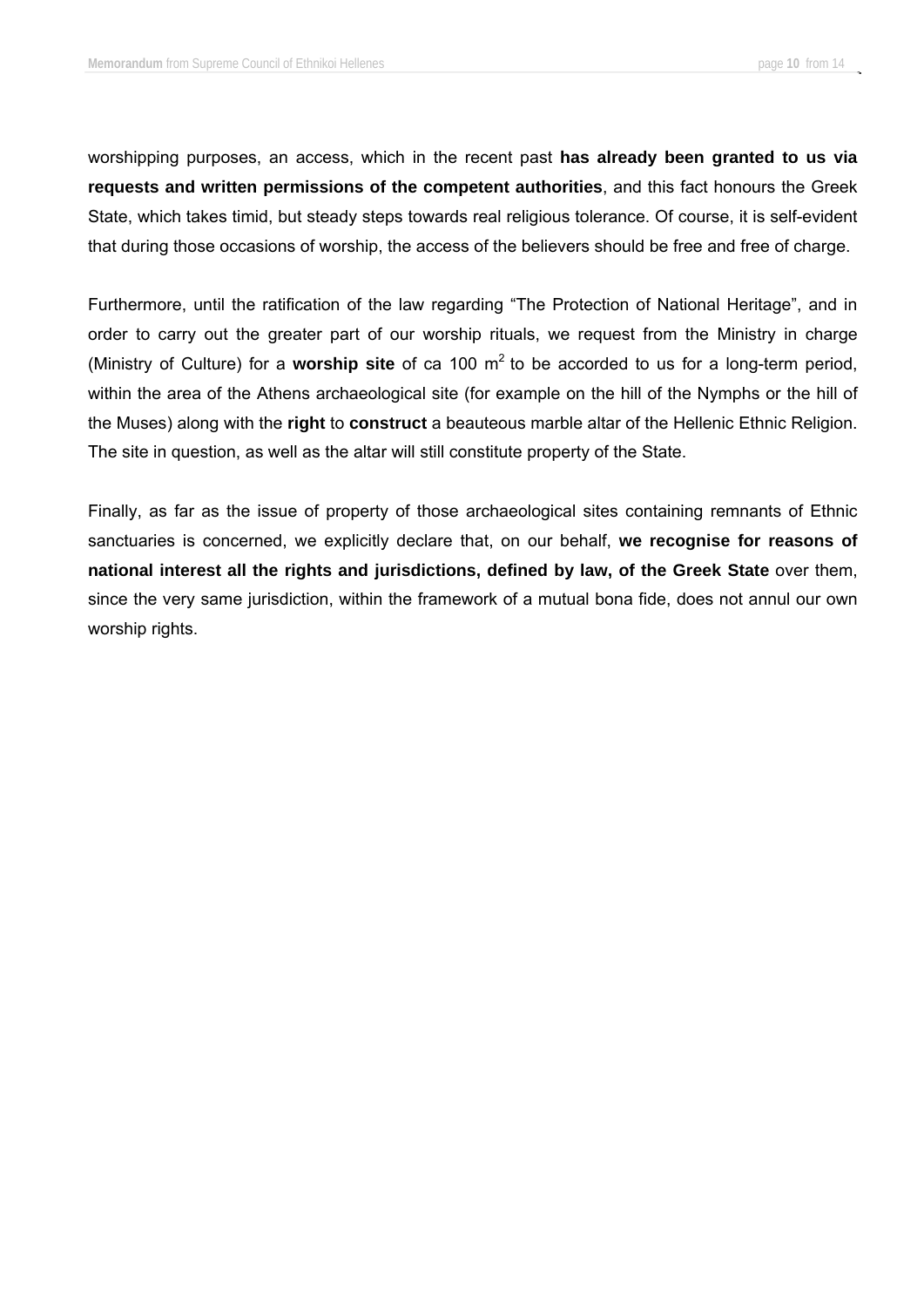# **8 REQUEST FOR THE INSTITUTIONAL ESTABLISHMENT OF EQUALITY OF RIGHTS ("ISONOMIA") – EQUALITY BEFORE THE LAW – EQUALITY OF SPEECH ("ISEGORIA") OF THE HELLENIC ETHNIC RELIGION**

First of all, we declare that we find it more than **self-evident**, that before achieving a **true** Equality of Rights *("Isonomia")*, Equality before the Law and Equality of Speech *("Isegoria")* of the Hellenic Ethnic religion and the rest of the minority Religions towards the *"prevalent"* one, it is imperative to proceed to the **complete separation of State and Church**, since only that can persuasively guarantee for the necessary religious neutrality of the State and the reassurance of equal rights and obligations for all the Religions and their representatives.

Until then, however, in order to ensure a partial and temporary reassurance of an elementary Equality of Rights *("Isonomia")*, Equality before the Law and Equality of Speech *("Isegoria")* of the Hellenic Ethnic Religion,

### **we suggest – request the following:**

### **3a. ABOLITION OF THE CONFESSIONAL – CATECHETIC – PROSELYTIZING CHARACTER OF THE FIRST AND SECOND DEGREE EDUCATION**

As regards to education, we request the **immediate** modification of law No 1566/1985 ("*Structure and function of first and second degree education and other regulations*") by erasing the purely theocratic sentences "*and the original elements of the orthodox Christian tradition*" (art. 1 par. 1) and "*of the orthodox Christian morality*" (art. 6 par. 2). Furthermore, the direct or indirect confessional – catechetic – proselytizing character within the larger framework of education should be replaced, via Presidential Decree, by a clearly **humanistic** character, as the term has been established by the classic Hellenic and Roman Literature and by the European Enlightenment.

A first step towards the above should be the **replacement** of the course of "Religion" by a course of **"Religious Science"**, with a co-equal presentation of the history, the viewpoints and the ethics of **all** Religions, polytheistic, monotheistic and pantheistic, including, of course, the Hellenic Ethnic Religion.

Furthermore, due to many cases of **theoretical and practical intolerance**, of which the modern Greek reality is well aware, as well as cases of verbal abuse of minorities and minority viewpoints and beliefs, which come as natural results of the spiritual "single-crop farming" implemented by the present confessional – catechetic – proselytizing character of the first and second degree Education, another measure to be taken as fast as possible should be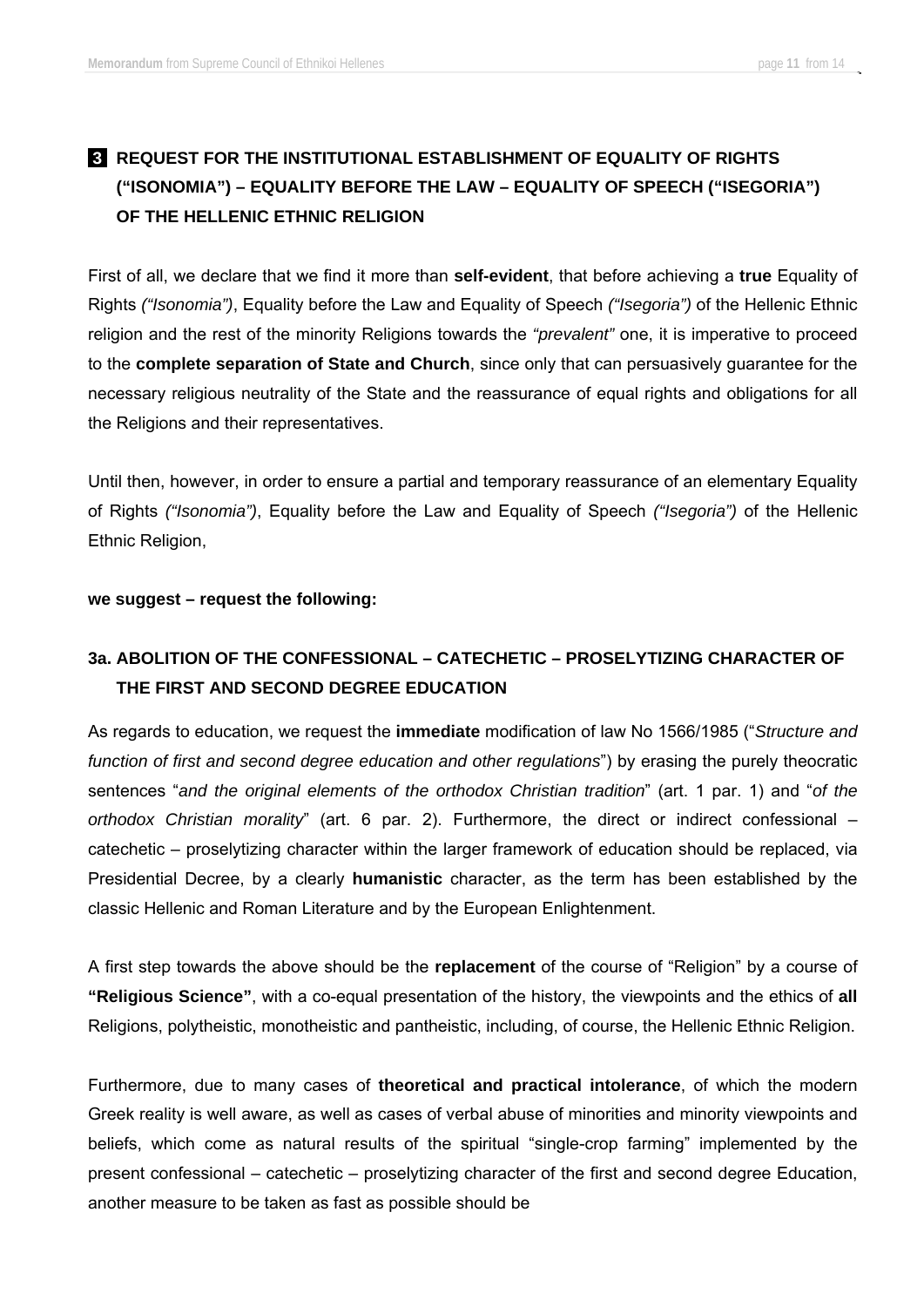**to incorporate a course of "Humanism" within the school curriculum,** in order to teach in detail the citizens of tomorrow the universal values (Justice, Dignity, Freedom, Self-determination, etc) and the history of the hard struggles given to transfer these values from the ancient times to the modern world, through many and dark ages of political authoritarianism and theocracy.

In order to achieve the above, plus **a necessary correction of the course of "History" on a more objective basis** (especially the period between the Late Antiquity and the Renaissance), as well as **many other** courses where books serve overtly the *"prevalent"* Religion (either via an usurping propaganda, where ecclesiastical passages are used in the course of "Ancient Greek", or via libellous propaganda, e.g. passages defaming pre-Christian Hellenism), the Hellenic Ethnic Religion **is willing and ready to help the State through the participation of its specialised representatives in the works of the Committees in charge of the Ministry of Education**, which define and approve the content of the first and second degree education curriculum, and thus we **request** that the Ministry in charge (Ministry of Education and Religions) proceeds to **the immediate institutionalisation of the relative procedures**.

### **3b. HASTENING OF THE CREATION OF INFRASTRUCTURES FOR THE CREMATION OF THE DEAD**

In a recent (March 2006) amendment regarding the possibility of cremation of the dead in Greece reference is made to a Presidential Decree as necessary for its implementation. The purpose of the Decree in question is to establish and define the function of Cremation Centers but the **date of its issue is unknown**. Stressing out the **urgent** character of this situation we ask the Ministry in charge (Ministry of Interior) for the **immediate issue of the Presidential Decree in question**, regarding the creation and function of the necessary crematoriums under the supervision of Local Authorities. Within those cremation centers, there should be a **distinctive place, devoid of any religious symbols**, where the parting and the memorial service should take place. The service in question should be carried out **without further formalities to a third party**, with full responsibility of the members of the Religious Union to which belongs the deceased, who will also have the right to decorate the place according to its own religious demands.

Finally, since the ashes of our dead constitute a fully sterile material, it is self evident, that we have the right to place them in privately owned locations **without formalities or any other kind of permission from the State**, and to construct a relative "sign" (statue, stele or other form of monument) over the lieu of placement.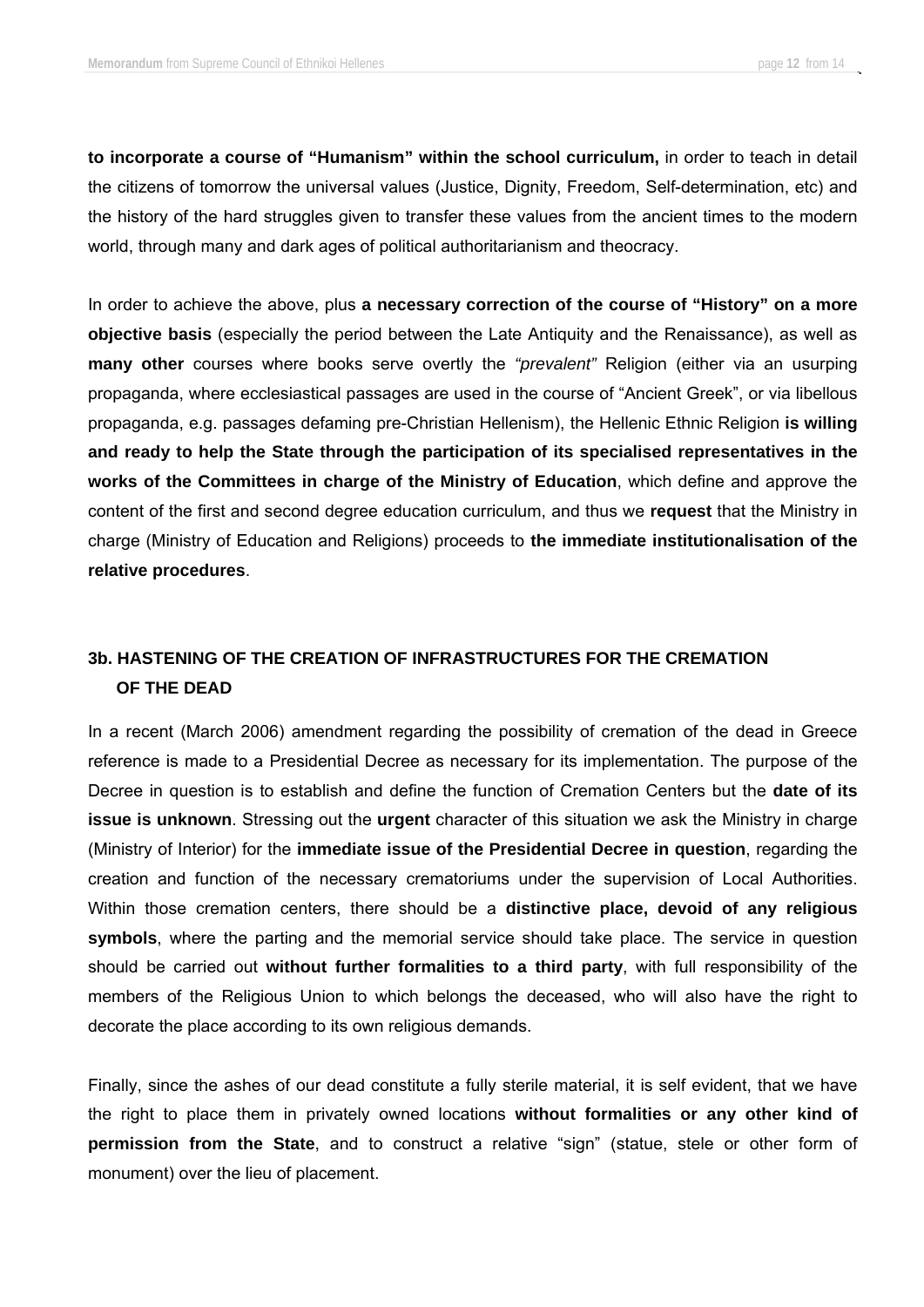#### **3c. REDEFINITION OF THE NOTION OF "PROSELYTISM"**

Until the perfunctory and **constitutional** abolition of the undemocratic law regarding "proselytism", a law established by the dictatorial regime of August  $4<sup>th</sup>$ , the Greek Legislator should give a clearer definition of the term "proselytism", by adding a new article after the article 335 of the Penal Code, where **the special character given to the crime should be removed** and it should be clearly stated that the pressure exercised to a person in order to modify his/her religious beliefs ("proselytism") **constitutes an illegal act only when it is done in a coercive way or through exclusivity in the supply of necessary goods** (e.g. a penurious person having to admit the Orthodox faith before a parish in order to be considered as penurious, a pupil being obliged to reproduce Orthodox viewpoints in order to follow a normal development in school). It should also be stressed out that the apostasy of a converted person and his/her return to the previous belief cannot be considered "proselytism", and also that "proselytism" can be committed **only** by expansionist Religions. All people, of all ages and of all places **are born Ethnic**.

# **3d. CONSULTATIVE PARTICIPATION OF A REPRESENTATIVE OF THE HELLENIC ETHNIC RELIGION IN THE CENTRAL ARCHAEOLOGICAL COUNCIL (C.A.C.)**

The science of Archaeology faces a great problem, because it estimates all findings **from a materialistic, rather than spiritual point of view**. This procedure results to an unacceptable underestimation of objects and monuments, which, even though important to the culture that produced them, are considered "common" or "of a lesser importance", judging only by their rarity or non-rarity, by their preciousness or by their worthiness to be exhibited in museums. We often witness the approval of destruction of remnants of ancient settlements or tombs revealed during excavations for public works or for the construction of private buildings, under the pretext that "they do not display any archaeological interest", **while their holiness, symbolism or other spiritual dimension is completely neglected**, which is natural, because the majority of archaeologists have been brought up in a religious-moral environment, alien to the respective environment of the people who produced the findings. In order to deal with the problem in question, the **presence and participation** of a representative of the Hellenic Religion in the sessions of the Central Archaeological Council is demanded (participation **at least consultative** if not with the right of veto).

Furthermore, bones of our ancient, non-christian, ancestors, which come to light as a result of archaeological or other excavations, **must not be profaned** by throwing them into the garbage or exhibiting them in museum displays. They should be considered by the State as **sacred relics of great people**, who showed a high respect not only for the Gods, but also for the deceased.